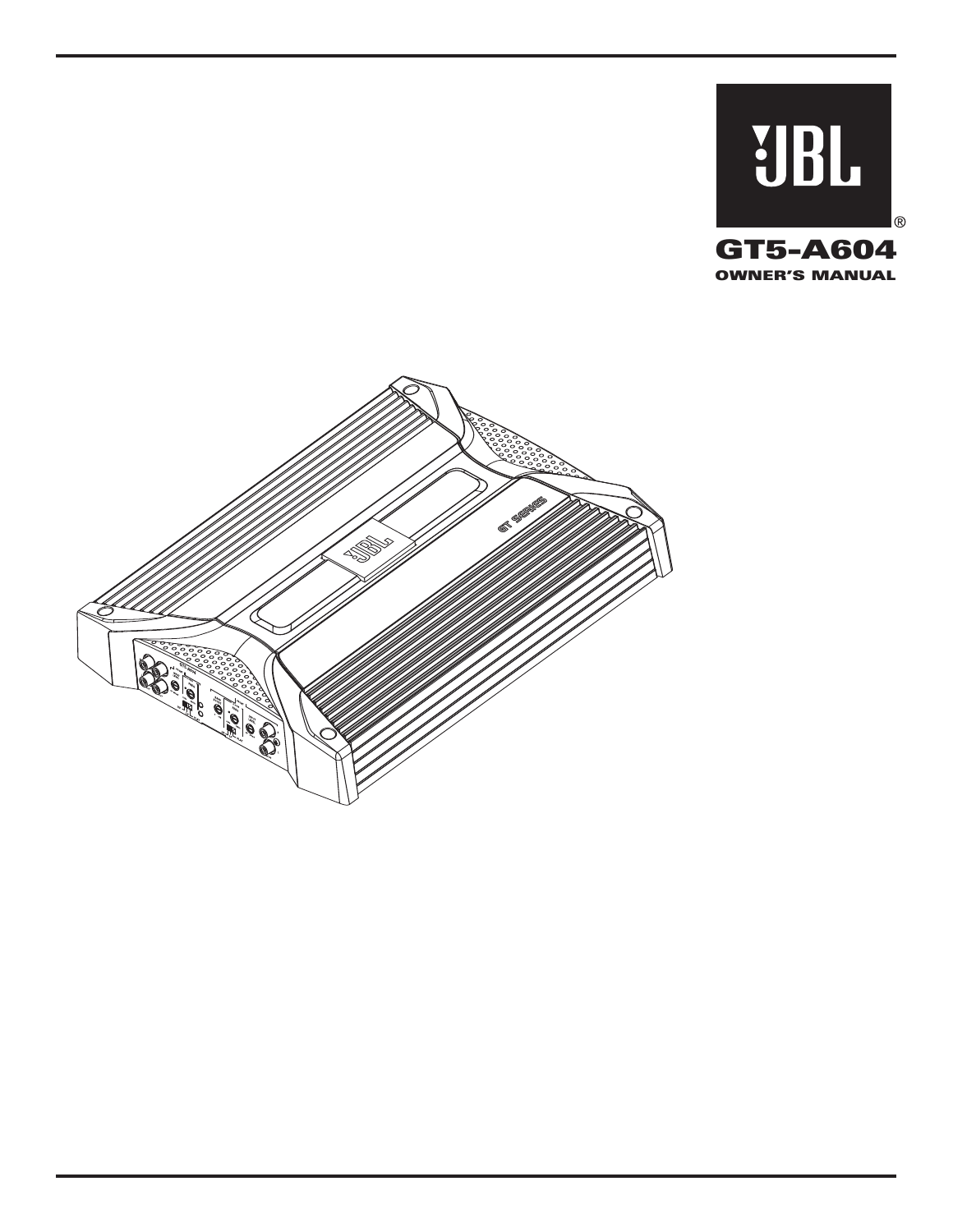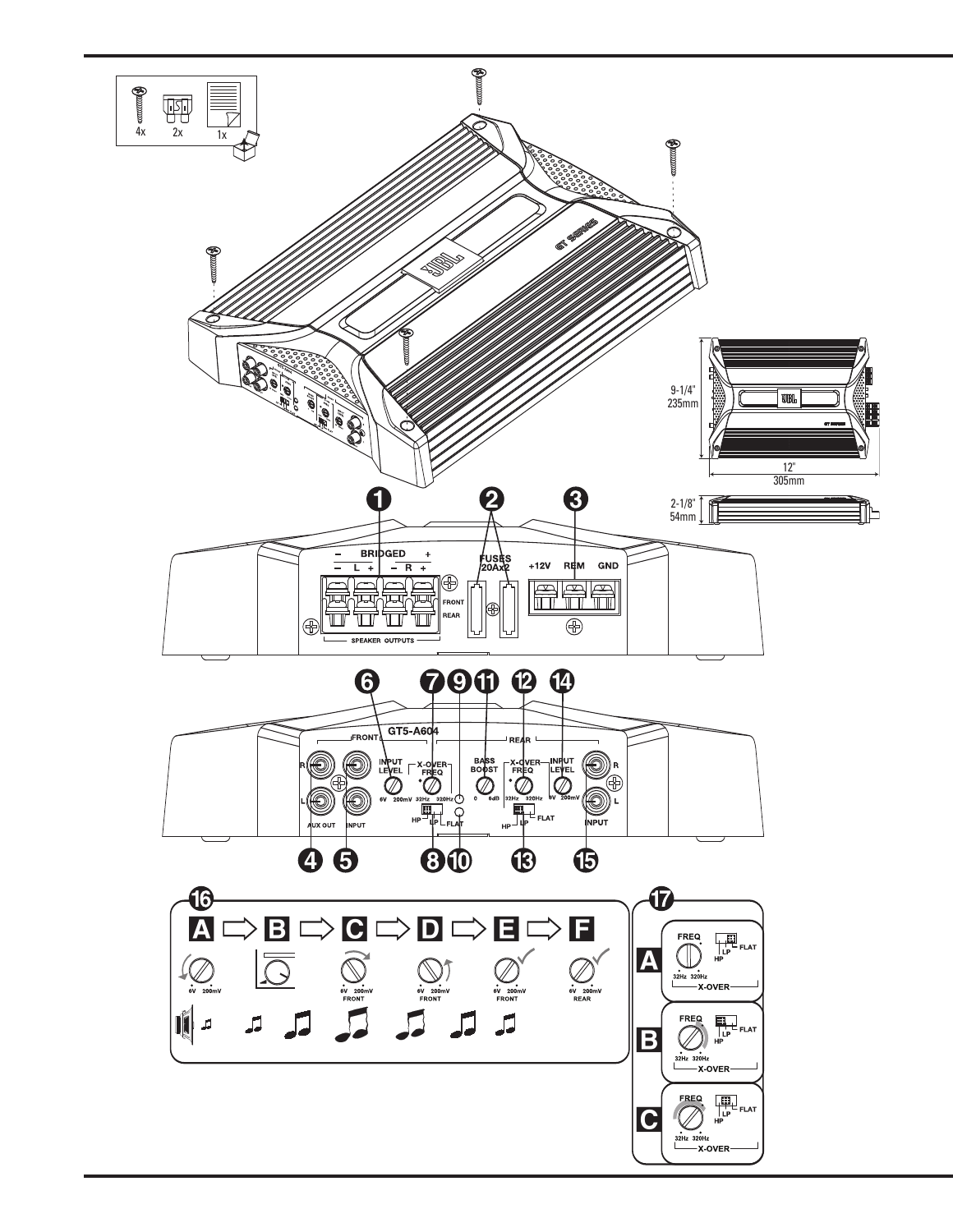# **GT5-A604 CAR AUDIO POWER AMPLIFIER OWNER'S MANUAL**

### **Installation Warnings and Tips**

- Disconnect the negative (–) lead from your vehicle's battery.
- At the installation sites, locate and make a note of all fuel lines, hydraulic brake lines, vacuum lines and electrical wiring. Use extreme caution when cutting or drilling in and around these areas.
- Choose a safe mounting location away from moisture.
- Make sure there is sufficient air circulation at the mounting location for the amplifier to cool itself.
- Mount the amplifier, using the supplied hardware.

## **Specifications**

- $\bullet$  60W RMS x 4 @ 4 ohms and ≤1% THD + N\*
- 80W RMS x 4 @ 2 ohms, 14.4V supply and  $≤1\%$  THD +  $N*$
- 160W RMS x 2 @ 4 ohms, 14.4V supply and  $≤1\%$  THD + N<sup>\*</sup>
- Total peak power: 640 watts
- Frequency response: 10Hz 100kHz (–3dB)\*
- Maximum input signal: 6V\*
- Maximum sensitivity: 200mV\*
- THD +  $N: 0.05\%$
- Signal-to-noise ratio: 85dBA (reference 1W into 4 ohms)\*
- Signal-to-noise ratio: 102dBA (reference rated power into 4 ohms)
- \* CEA-2006A-compliant

## 0 **Speaker Output Connectors**

- Connect the speakers to these terminals, observing proper polarity:
	- Four-channel operation: Connect the front left speaker to the Front L+ and L– terminals, and the front right speaker to the Front R+ and R– terminals. Repeat for rear speakers, using the Rear L+ and L– terminals, and the Rear R+ and R– terminals.
- Three-channel operation: Connect the stereo speakers to the Front terminals, as above. Connect the single speaker into which the amplifier's rear channels will be bridged to the Rear R+ and Rear L– terminals.
- Two-channel (bridged) operation: Connect one speaker to the Front R+ and Front L– terminals. Connect the other speaker to the Rear R+ and Rear L– terminals.
- Minimum speaker impedance for stereo operation is 2 ohms. Minimum speaker impedance for bridged operation is 4 ohms.

## 1 **Fuses**

- Replace only with the same type and rating. 2 **Power Input Connectors**
- +12V: Connect to the positive terminal of the vehicle's battery. 8 AWG wire is recommended. Install an appropriate fuse holder and fuse (40A minimum) within 18 inches of the battery. Make sure the wire is not damaged or pinched during installation. Install protective grommets when routing wires through the firewall or other sheet metal. **Factor**<br>**Factor**<br>**Factor**<br>**Factor**<br>**Factor**<br>**Factor**<br>**Factor**<br>**Factor**<br>**Factor**<br>**Factor**<br>**Factor**<br>**Factor**<br>**Factor**<br>**Factor**<br>**Factor**<br>**Factor**<br>**Factor**<br>**Factor**<br>**Factor**<br>**Factor**<br>**Factor**<br>**Factor**<br>**Factor**<br>**Factor**<br>**Facto** 
	- GND: Connect to the vehicle's chassis. Refer to the picture below.



**Note: Remove any paint below ring connector. Star Washer**

• REM: Connect to the "Remote Out" lead from the source unit or to a source of switched 12V+ (ACC).

# **43 Aux Output Connectors (RCA)**

• Summed, nonfiltered pass-through output. Front right and rear right inputs are combined and sent to the right AUX output. Front left and rear left inputs are combined and sent to the left AUX output. Connect to the input of an additional subwoofer amplifier.

#### 4 **Front Input Connectors (RCA)**

• Connect to the front RCA outputs from the source unit or signal processor.

## 5 **Front Input-Level Control**

- Used to match the front input level of the amplifier to the output level of the source unit.
- See  $\bullet$  for the adjustment procedure. 6 **Front Crossover-Frequency Control**
	- 12dB/octave crossover, variable from 32Hz to 320Hz.
	- See  $\Phi$  for the adjustment procedure.

# 7 **Front Crossover-Filter Selector**

- LP: Select for subwoofer(s).
- FLAT: Select for full-range speakers when no subwoofer will be used in the system.
- HP: Select for midrange speakers or full-range speakers when a subwoofer is used in the system.

#### 8 **Power On LED**

• Illuminated when the amplifier is on.

## 9 **Protect LED**

• Illuminated under any of the following fault conditions: battery over/under voltage, short circuit in speaker wires, amplifier is too hot, amplifier's output circuit has failed (DC voltage present in the amplifier's output).

#### A **Rear Bass-Boost Control**

• Provides up to 6dB of boost at 50Hz. Set the Bass-Boost control according to your preference, being careful not to apply enough boost to damage the speaker(s).

#### B **Rear Crossover-Frequency Control**

- 12dB/octave crossover, variable from 32Hz to 320Hz.
- See adjustment procedure in  $\mathcal D$ .

# C **Rear Crossover-Filter Selector**

- LP: Select for subwoofer(s).
- FLAT: Select for full-range speakers when no subwoofer will be used in the system.
- HP: Select for midrange speakers or full-range speakers when a subwoofer is used in the system.

#### D **Rear Input-Level Control**

- Used to match the rear input level of the amplifier to the output level of the source unit.
- See  $\textcircled{\tiny{\textbf{D}}}$  for the adjustment procedure.

# E **Rear Input Connectors (RCA)**

• Connect to rear RCA outputs from the source unit or signal processor.

# $\circledR$  Setting Input Level

- **A** Turn all Input-Level controls counterclockwise to 6V (minimum).
- **B** With a dynamic music track playing, turn head unit's volume control to the 3/4 position.
- **C** Turn Front Input-Level control clockwise until the music is so loud that it no longer sounds clear (distortion is present in the output).
- **D** Turn Front-Input-Level control counterclockwise gradually, just until the music sounds clear, once again.
- **E** Front-level input is now adjusted correctly.
- **F** Adjust Rear Input-Level control so that the level of the rear speakers is proportionate to the level of the front speakers, according to your preference.

# G **Setting the Crossover**

- **A** Crossover setting for 5" or larger full-range speakers when no subwoofer is included in the system.
- **B** Crossover setting for midrange and/or full-range speakers when a subwoofer is included in the system.
- **C** Crossover setting for subwoofers.

**Note:** Acceptable frequency ranges indicated in gray.

This product is designed for mobile applications and is not intended for connection to the mains. A valid serial number is required for warranty coverage. Features, specifications and appearance are subject to change without notice.